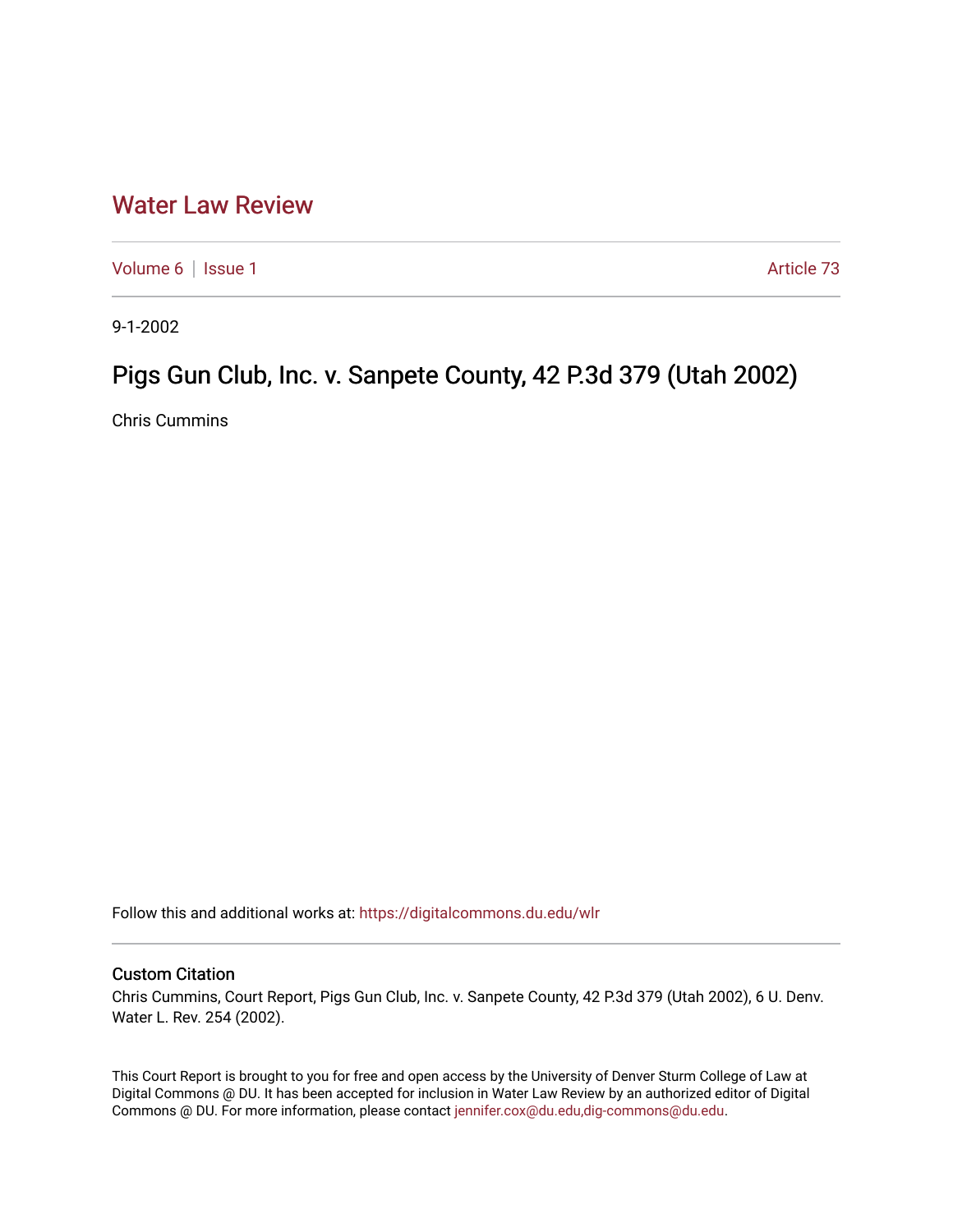## **UTAH**

**Pigs Gun Club, Inc. v. Sanpete County, 42 P.3d 379 (Utah 2002)** (reversing summary judgment because a question of material fact remained regarding whether defendant's actions in the management of flood waters could be characterized so as to qualify for immunity under the Utah Governmental Immunity Act).

Pigs Gun Club, Inc. **("PGC")** brought suit against Sanpete County ("County") for their alleged negligence and strict liability in maintaining an elevated road resulting in flood damage to PGC's real property, as well as an inverse condemnation action. The Sanpete County District Court found **(1)** there were no undisputed facts; (2) the County's decisions constituted the "management of flood water," which were "discretionary functions"; and **(3)** that the flooding was the result of a "latent defect" in the lane. As such, the court granted the County's motion for summary judgment on the negligence claim under the Utah Governmental Immunities Act ("Act"). In addition, the trial court dismissed PGC's claims for strict liability and inverse condemnation as barred **by** the Act, and dismissed several named plaintiffs for failure to file notice of claim. **PGC** appealed and the Supreme Court of Utah reversed the summary judgment motion and remanded to the trial court to determine whether the County's actions in managing flood waters could be characterized as qualifying for immunity under the Act.

**PGC** owned property adjacent to the Sevier River in Sanpete County, Utah. Fayette River Lane crossed the river between PGC's property and Yuba Reservoir, into which the river flows. Prior to a flood, which washed out the lane in **1983,** floodwaters washed over the lane when the capacity of an underlying culvert was exceeded, sparing PGC's lands from damaging floods. The County repaired the lane after the **1983** flood, which increased the height of the lane and the underlying earthen structure and prevented overflow, and allegedly resulted in flood damage to PGC's lands. Following a second flood in **1995, PGC** requested that the County breach the lane in order to prevent continued flooding and to allow the current floodwaters to recede into the reservoir. Although the county refused to breach the lane, the floodwater itself caused a breach, and the water receded. The county rebuilt the lane, allegedly causing further flood damage to PGC's lands. Subsequently, **PGC** filed suit alleging that the County was negligent and subject to strict liability for its maintenance of the lane and that the resulting flood constituted a taking of PGC's land without just compensation.

Upon review of the summary judgment motion, the supreme court found that the Act required a three-part test to determine whether immunity has been waived for a particular action. The court must